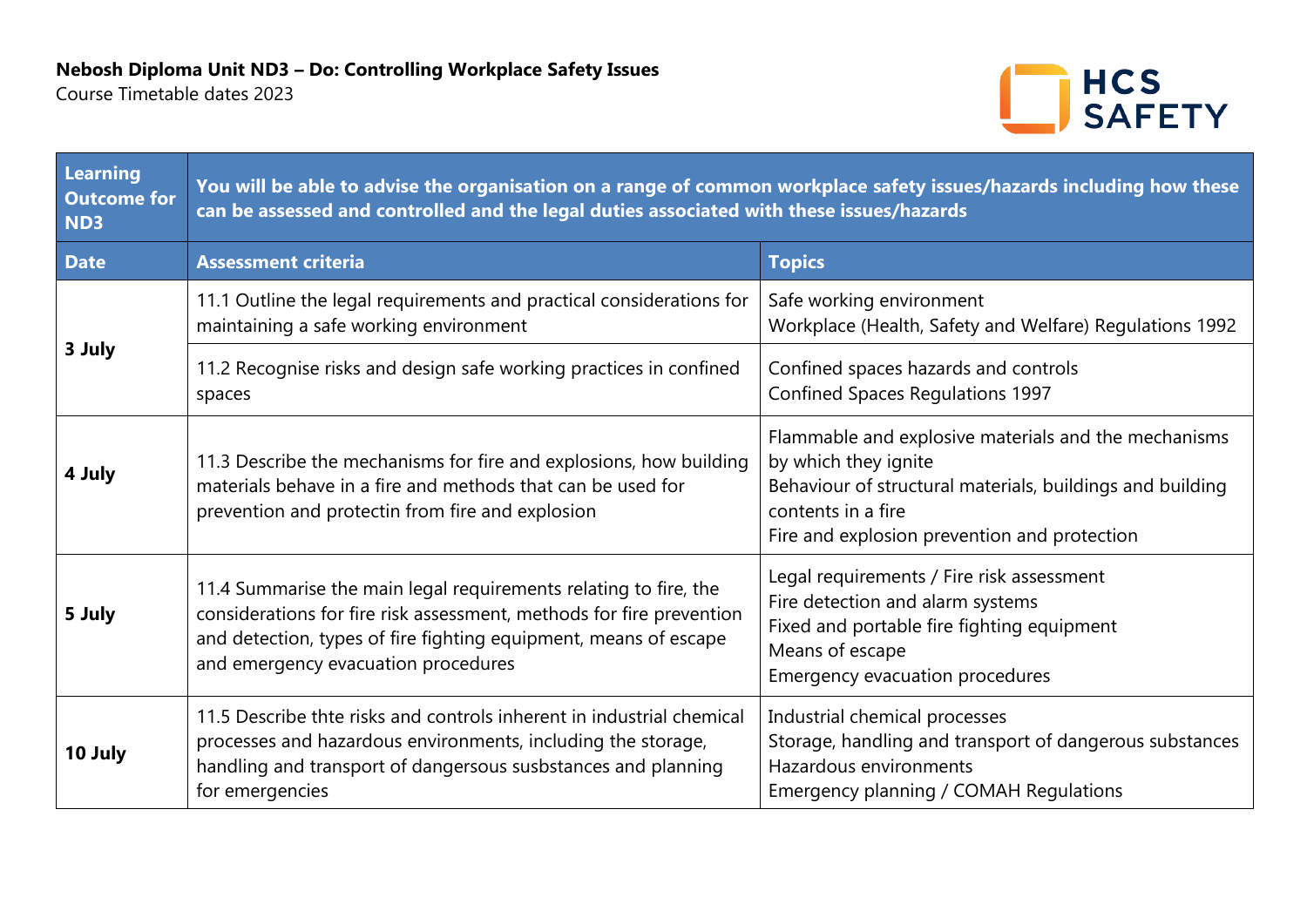| <b>Date</b> | <b>Assessment criteria</b>                                                                                                                                                                 | <b>Topics</b>                                                                                                                                     |
|-------------|--------------------------------------------------------------------------------------------------------------------------------------------------------------------------------------------|---------------------------------------------------------------------------------------------------------------------------------------------------|
| 11 July     | 11.6 Summarise what needs to be considered during maintenance,<br>inspection and testing of work equipment and machinery                                                                   | Work equipment hazards and controls<br>Statutory requirements<br>Maintenance methods<br>Control measures<br>Causes of failures                    |
|             | 11.7 Understand why and how risks from work equipment and<br>pressure systems should be managed                                                                                            | Work equipment<br><b>PUWER Regulations</b><br>Pressure systems                                                                                    |
|             | 11.8 Explain the principles of machinery safety integration and risk<br>assessment and outline generic hazards and controls for machinery                                                  | Safety integration and machinery risk assessment<br>Supply of Machinery (Safety) Regulations 2008<br>Generic hazards<br>Machinery control systems |
| 12 July     | 11.9 Outline the hazards and controls for mobile work equipment<br>and lifting equipment                                                                                                   | Mobile work equipment / PUWER requirements<br>Hazards and controls<br>Lifting Equipment<br><b>LOLER Requirements</b><br>Hazards and controls      |
| 17 July     | 11.10 Identify the hazards and outline control measures associated<br>with electricity (including work on high voltage systems) and risks<br>associated with portable electrical equipment | Hazards of electricity and static electricity<br>Control measures<br>High voltage systems<br>Portable electrical equipment                        |